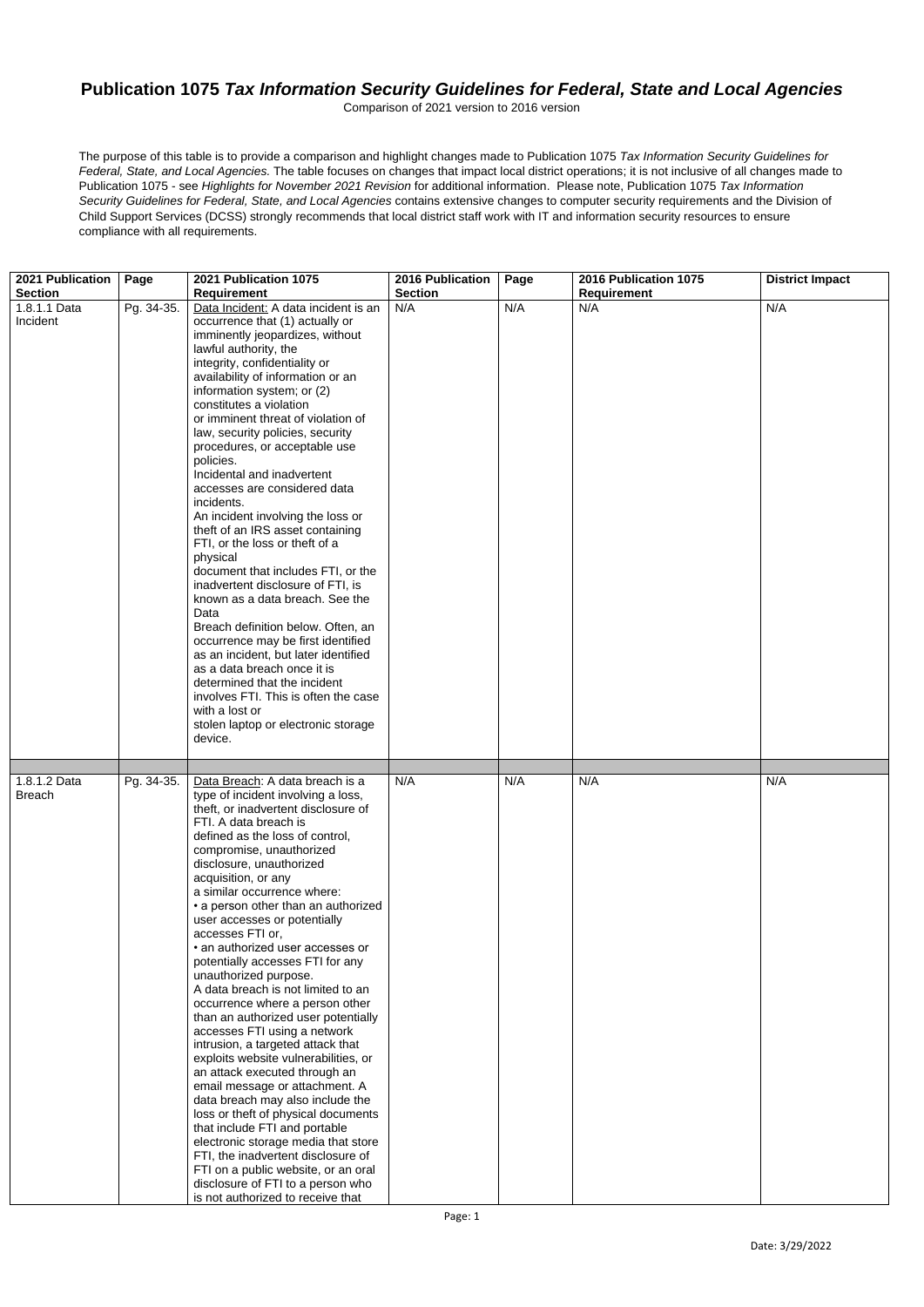| 2021 Publication<br><b>Section</b>                         | Page       | 2021 Publication 1075<br><b>Requirement</b>                                                                                                                                                                                                                                                                                                                                                                                                                                                                                                                                                                                                                                                                   | <b>2016 Publication</b><br><b>Section</b>                | Page    | 2016 Publication 1075<br><b>Requirement</b>                                                                                                                                                                                                                                                                                                                                                                                                                                                                           | <b>District Impact</b>                                                                                                                                                                                                                                                                                                                                          |
|------------------------------------------------------------|------------|---------------------------------------------------------------------------------------------------------------------------------------------------------------------------------------------------------------------------------------------------------------------------------------------------------------------------------------------------------------------------------------------------------------------------------------------------------------------------------------------------------------------------------------------------------------------------------------------------------------------------------------------------------------------------------------------------------------|----------------------------------------------------------|---------|-----------------------------------------------------------------------------------------------------------------------------------------------------------------------------------------------------------------------------------------------------------------------------------------------------------------------------------------------------------------------------------------------------------------------------------------------------------------------------------------------------------------------|-----------------------------------------------------------------------------------------------------------------------------------------------------------------------------------------------------------------------------------------------------------------------------------------------------------------------------------------------------------------|
|                                                            |            | information. It may also include an<br>authorized user accessing FTI for<br>an unauthorized purpose. Some<br>common examples of a data<br>breach include:<br>• A laptop or portable storage<br>device storing FTI is lost or stolen.<br>• An email containing FTI is<br>inadvertently sent to the wrong<br>person.<br>• A box of documents with FTI is<br>lost or stolen during shipping.<br>• An unauthorized third party<br>overhears agency employees<br>discussing FTI.<br>• A user with authorized access to<br>FTI sells it for personal gain or<br>disseminates it.<br>• An IT system that maintains FTI<br>is accessed by a malicious actor.<br>• FTI is posted inadvertently on a<br>public website. |                                                          |         |                                                                                                                                                                                                                                                                                                                                                                                                                                                                                                                       |                                                                                                                                                                                                                                                                                                                                                                 |
| N/A                                                        | N/A        | N/A                                                                                                                                                                                                                                                                                                                                                                                                                                                                                                                                                                                                                                                                                                           | Section 3.1<br>General                                   | Pg. 15. | The agency must establish,<br>maintain, and update at least<br>annually, an inventory that<br>contains a listing of all programs<br>and information systems<br>identified as collecting, using,<br>maintaining, or sharing FTI.<br>Provide each update of the FTI<br>inventory to the Chief<br>Information Officer or<br>information security official at<br>least annually to support the<br>establishment of information<br>security requirements for all new<br>or modified information systems<br>containing FTI. | The district is no<br>longer required to<br>maintain and or<br>update an inventory<br>list.                                                                                                                                                                                                                                                                     |
| Section 2.B.2<br>Minimum<br>Protection<br><b>Standards</b> | Pg. 44-45. | Per NIST guidelines, policies and<br>procedures must be developed,<br>documented, and disseminated, as<br>necessary, to facilitate<br>implementing physical and<br>environmental protection controls.<br>Multifunction Devices (MFDs) or<br>High-Volume Printers must be<br>locked with a mechanism to<br>prevent physical access to the hard<br>disk or meet MPS. For additional<br>guidance, see NIST Control PE-3,<br><b>Physical Access Control.</b>                                                                                                                                                                                                                                                      | N/A                                                      | N/A     | N/A                                                                                                                                                                                                                                                                                                                                                                                                                                                                                                                   | Districts are required<br>to have Multifunction<br>Devices (MFDs) or<br><b>High-Volume Printers</b><br>that meet the MPS<br>barriers. Districts<br>should consider<br>building or<br>purchasing lockable<br>containers to ensure<br>compliance. Districts<br>are encouraged to<br>consult with<br>information Security<br>resources for<br>additional guidance. |
| Section 2.B.3.2<br>Authorized<br><b>Access List</b>        | Pg. 46.    | To facilitate the entry of<br>employees/vendor/contractor/non-<br>agency personnel who have a<br>frequent and continuing need to<br>enter a restricted area, but who are<br>not assigned to the area, an<br>Authorized Access List (AAL) can<br>be maintained so long as MPS are<br>enforced. See Section 2.B.2,<br>Minimum Protection Standards.<br>The AAL must contain the<br>following:<br>• Name of<br>employee/vendor/contractor/non-<br>agency personnel<br>• Agency or department name<br>• Name and phone number of the<br>agency POC authorizing access                                                                                                                                             | Section 4.3.1<br>Use of Authorized<br><b>Access List</b> | Pg. 20. | An AAL for Vendor/Non-Agency<br>personnel was recommended for<br>staff who have a frequent and<br>continuing need to enter a<br>restricted area. This AAL was<br>required to be reviewed monthly.<br>An AAL for Agency personnel<br>was recommended for staff who<br>have a frequent and continuing<br>need to enter a restricted area.<br>This AAL was required to be<br>reviewed annually, or when<br>employee access changes.                                                                                      | The Vendor/Non-<br>Agency AAL and the<br>Agency AAL may<br>now be combined<br>into one list.<br>However, the AAL(s)<br>must be reviewed<br>monthly or upon the<br>occurrence or<br>potential indication of<br>an event such as a<br>possible security<br>breach or personnel<br>change.                                                                         |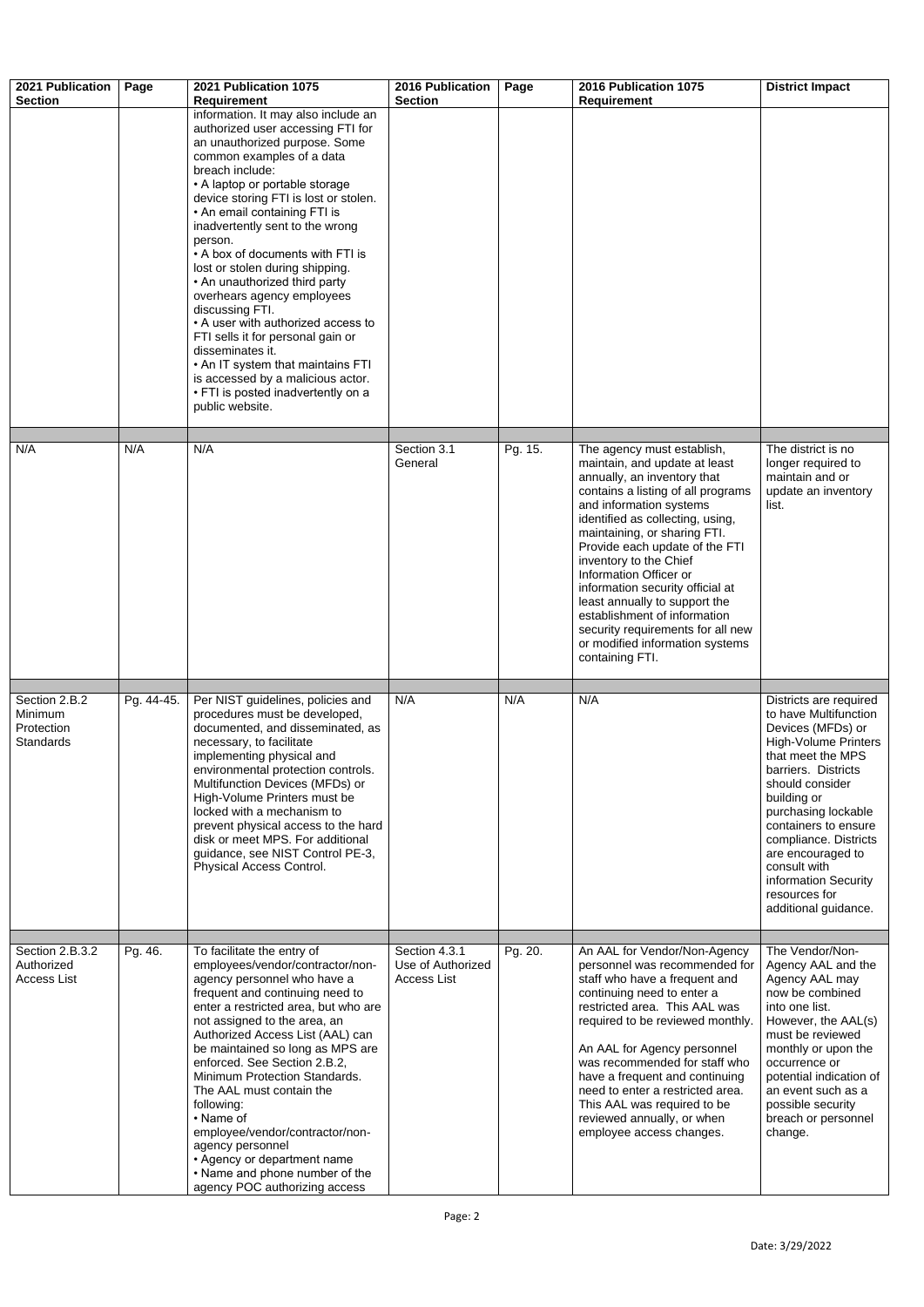| 2021 Publication<br><b>Section</b>                                         | Page    | 2021 Publication 1075<br><b>Requirement</b>                                                                                                                                                                                                                                                                                                                                                                                                                                                                                   | <b>2016 Publication</b><br><b>Section</b>                                | Page    | 2016 Publication 1075<br><b>Requirement</b>                                                                                                                                                                                                                                                                                                                                                                                                                                                                                                                                                        | <b>District Impact</b>                                                                                        |
|----------------------------------------------------------------------------|---------|-------------------------------------------------------------------------------------------------------------------------------------------------------------------------------------------------------------------------------------------------------------------------------------------------------------------------------------------------------------------------------------------------------------------------------------------------------------------------------------------------------------------------------|--------------------------------------------------------------------------|---------|----------------------------------------------------------------------------------------------------------------------------------------------------------------------------------------------------------------------------------------------------------------------------------------------------------------------------------------------------------------------------------------------------------------------------------------------------------------------------------------------------------------------------------------------------------------------------------------------------|---------------------------------------------------------------------------------------------------------------|
|                                                                            |         | • Address of<br>agency/vendor/contractor<br>• Purpose and level of access<br>AAL must be reviewed monthly or<br>upon the occurrence or potential<br>indication of an event such as a<br>possible<br>security breach or personnel<br>change.                                                                                                                                                                                                                                                                                   |                                                                          |         |                                                                                                                                                                                                                                                                                                                                                                                                                                                                                                                                                                                                    |                                                                                                               |
| Section 2.B.3.3<br>Controlling<br>Access to Areas<br><b>Containing FTI</b> | Pg. 47. | The agency must maintain a policy<br>addressing the issuance of<br>appropriate authorization<br>credentials, including badges,<br>identification cards, or smart cards.<br>The agency must establish a<br>process for maintenance personnel<br>authorization and maintain a list of<br>authorized maintenance<br>organizations or personnel.                                                                                                                                                                                  | Section 4.3.2<br>Controlling<br>Access to Areas<br><b>Containing FTI</b> | Pg. 21. | The agency shall issue<br>appropriate authorization<br>credentials, including badges,<br>identification cards, or smart<br>cards. In addition, a list shall be<br>maintained that identifies those<br>individuals who have authorized<br>access to any systems where<br>FTI is housed. Access<br>authorizations and records<br>maintained in electronic form are<br>acceptable. Whenever cleaning<br>and maintenance personnel are<br>working in restricted areas<br>containing FTI, the cleaning and<br>maintenance activities must be<br>performed in the presence of an<br>authorized employee. | The district must now<br>implement a policy<br>and process that<br>addresses<br>authorization<br>credentials. |
| Section 2.B.4.1<br><b>Security During</b><br><b>Office Moves</b>           | Pg. 48. | When an office must move to<br>another location, plans must be<br>made to protect and account for all<br>FTI properly. FTI must be in locked<br>cabinets or sealed packing cartons<br>while in transit. Using sealed boxes<br>serves the same purpose as<br>double-sealing and prevents<br>anyone from viewing the contents.<br>FTI must remain in the custody of<br>an agency employee and<br>accountability must be maintained<br>to ensure that cabinets or cartons<br>do not become misplaced or lost<br>during the move. | N/A                                                                      | N/A     | N/A                                                                                                                                                                                                                                                                                                                                                                                                                                                                                                                                                                                                | N/A                                                                                                           |
| Section 2.B.7<br><b>Alternate Work</b><br><b>Sites</b>                     | Pg. 49. | If the confidentiality of FTI can be<br>adequately protected, telework<br>sites such as employees' homes or<br>other non-traditional work sites can<br>be used. FTI remains subject to the<br>same safeguard requirements and<br>the highest level of attainable<br>security. All the requirements of<br>Section 2.B.5, Physical Security of<br>Computers, Electronic and<br>Removable Media, apply to<br>alternate work sites.                                                                                               | Section 4.7<br><b>Telework</b><br>Location                               | Pg. 24. | The agency must conduct<br>periodic inspections of<br>alternative work sites during the<br>year to ensure that safeguards<br>are adequate. The results of<br>each inspection shall be fully<br>documented, and the IRS<br>reserves the right to visit<br>alternative worksites while<br>conducting safeguard reviews.                                                                                                                                                                                                                                                                              | Periodic inspections<br>of alternative work<br>sites are no longer<br>required.                               |
| Section 2.C.1<br>General                                                   | Pg. 50. | Auditing controls, with the<br>capability to generate records, to<br>detect browsing within all systems<br>that receive, process, store,<br>access, protect and/or transmit FTI<br>(i.e., TDS, case management<br>systems, etc.) must be<br>implemented. See NIST Sections<br>AU-6 Audit Review, Analysis and<br>Reporting, AU-7, Audit Reduction<br>and Report Generation, and AU-<br>12, Audit Generation, for additional<br>requirements.                                                                                  | Section 5.1<br>General                                                   | Pg. 26. | Agencies are required by IRC<br>$6103(p)(4)(C)$ to restrict access<br>to FTI only to persons whose<br>duties or responsibilities require<br>access (see Exhibit 2, USC Title<br>26, IRC 6103(p)(4), and Exhibit<br>4, Sanctions for Unauthorized<br>Disclosure). To assist with this<br>requirement, FTI must be clearly<br>labeled "Federal Tax<br>Information" and handled in<br>such a manner that it does not<br>become misplaced or available<br>to unauthorized personnel.<br>Additionally, warning banners<br>advising of safeguarding                                                      | If FTI is stored<br>locally, the auditing<br>controls found in<br>Section 2.C.1, are<br>applicable.           |

| General |  |
|---------|--|
|---------|--|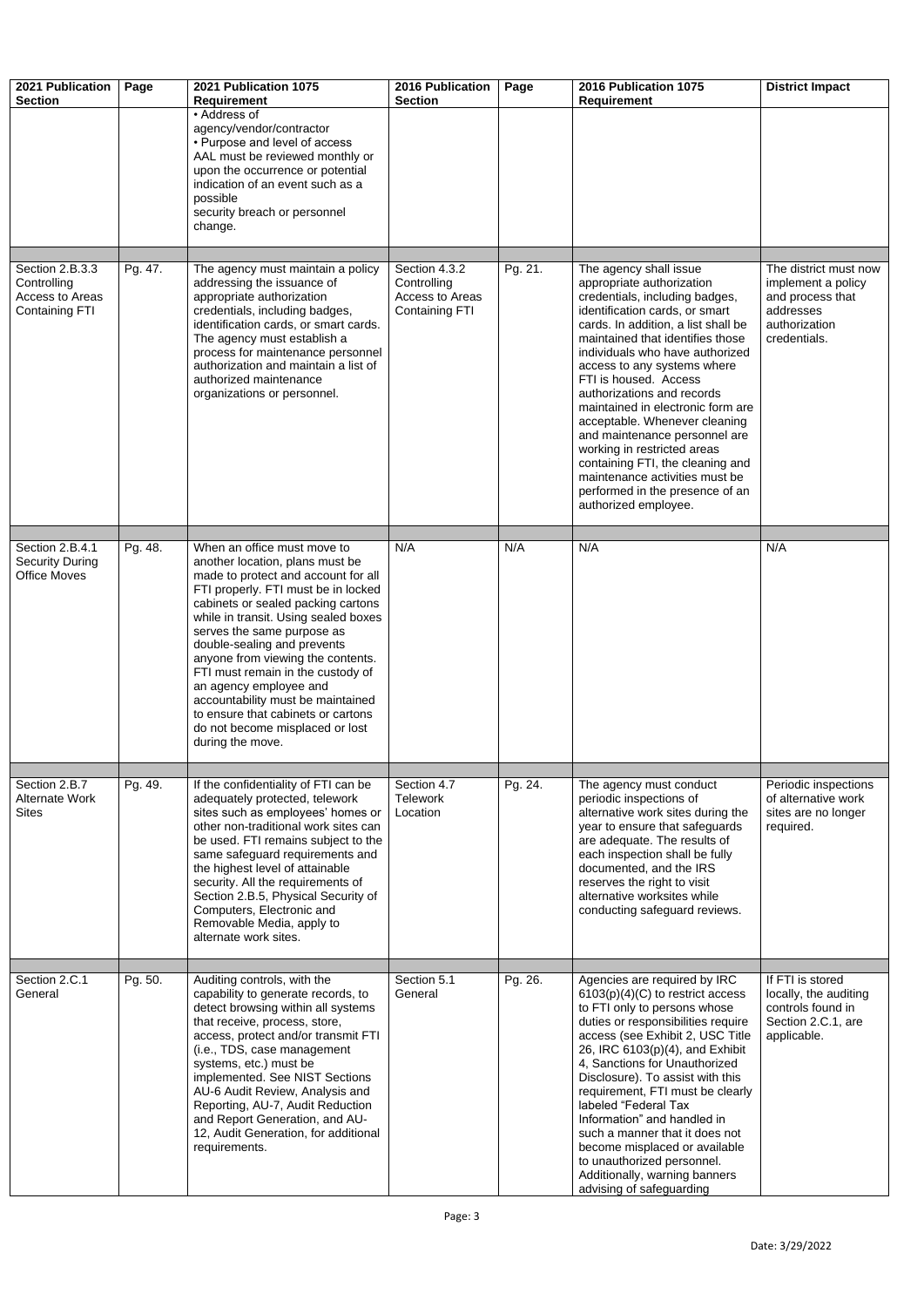| 2021 Publication<br><b>Section</b>                                      | Page    | 2021 Publication 1075                                                                                                                                                                                                               | 2016 Publication<br><b>Section</b>                                      | Page        | 2016 Publication 1075<br><b>Requirement</b>                                                                                                                                                                                                     | <b>District Impact</b>                                                                                                                                                                                                                                                                                                                                                                                                                                                                                                                                                                                                                                                                                                                                                                                                                                                                                                                                                                                                                                                                                                                                            |
|-------------------------------------------------------------------------|---------|-------------------------------------------------------------------------------------------------------------------------------------------------------------------------------------------------------------------------------------|-------------------------------------------------------------------------|-------------|-------------------------------------------------------------------------------------------------------------------------------------------------------------------------------------------------------------------------------------------------|-------------------------------------------------------------------------------------------------------------------------------------------------------------------------------------------------------------------------------------------------------------------------------------------------------------------------------------------------------------------------------------------------------------------------------------------------------------------------------------------------------------------------------------------------------------------------------------------------------------------------------------------------------------------------------------------------------------------------------------------------------------------------------------------------------------------------------------------------------------------------------------------------------------------------------------------------------------------------------------------------------------------------------------------------------------------------------------------------------------------------------------------------------------------|
|                                                                         |         | Requirement                                                                                                                                                                                                                         |                                                                         |             | requirements must be used for<br>computer screens (see Exhibit 8,<br>Warning Banner Examples). To<br>understand the key terms of<br>unauthorized disclosure,<br>unauthorized access, and need-<br>to-know, see Section 1.4, Key<br>Definitions. |                                                                                                                                                                                                                                                                                                                                                                                                                                                                                                                                                                                                                                                                                                                                                                                                                                                                                                                                                                                                                                                                                                                                                                   |
| Section 2.C.2                                                           | Pg. 51. | The new section provides a                                                                                                                                                                                                          | N/A                                                                     | N/A         | N/A                                                                                                                                                                                                                                             | Please note the                                                                                                                                                                                                                                                                                                                                                                                                                                                                                                                                                                                                                                                                                                                                                                                                                                                                                                                                                                                                                                                                                                                                                   |
| Policies and<br><b>Procedures</b>                                       |         | reference list of policies and<br>procedures that must be developed<br>to comply with federal<br>requirements.                                                                                                                      |                                                                         |             |                                                                                                                                                                                                                                                 | following<br>policies/procedures<br>are new<br>requirements:<br><b>Insider Threat</b><br>Program-<br>See NIST Control<br>PM-12, Insider<br>Threat Program The<br>policy/procedures<br>must address an<br>insider threat<br>program that includes<br>a cross-discipline<br>insider threat incident<br>handling team and<br>designate a senior<br>official as the<br>responsible individual<br>to implement and<br>provide oversight for<br>the program.<br><b>Privacy Program</b><br>$Plan3 -$<br>See NIST Control<br>PM-18, Privacy<br>Program Plan A<br>privacy program plan<br>is a formal document<br>that provides an<br>overview of an<br>agency's privacy<br>program, including a<br>description of the<br>structure of the<br>privacy program, the<br>resources dedicated<br>to the privacy<br>program, the role of<br>the Senior Agency<br><b>Official for Privacy</b><br>and other privacy<br>officials and staff, the<br>strategic goals and<br>objectives of the<br>privacy program and<br>the program<br>management and<br>common controls in<br>place or planned for<br>meeting applicable<br>privacy requirements<br>and managing<br>privacy risks. |
|                                                                         |         |                                                                                                                                                                                                                                     |                                                                         |             |                                                                                                                                                                                                                                                 |                                                                                                                                                                                                                                                                                                                                                                                                                                                                                                                                                                                                                                                                                                                                                                                                                                                                                                                                                                                                                                                                                                                                                                   |
| Section 2.C.3<br>Background<br>Investigation<br>Minimum<br>Requirements | Pg. 53. | State agencies must ensure a<br>reinvestigation is conducted within<br>five (5) years from the date of the<br>previous background investigation<br>for each employee, contractor, and<br>sub-contractor requiring access to<br>FTI. | Section 5.1.1<br>Background<br>Investigation<br>Minimum<br>Requirements | Pg. 26, 27. | State agencies must ensure a<br>reinvestigation was conducted<br>within 10 years from the date of<br>the previous background<br>investigation for each employee<br>and contractor requiring access<br>to FTI.                                   | The district<br>background<br>investigation policy<br>must be updated and<br>submitted to OTDA<br>for approval.                                                                                                                                                                                                                                                                                                                                                                                                                                                                                                                                                                                                                                                                                                                                                                                                                                                                                                                                                                                                                                                   |
|                                                                         |         |                                                                                                                                                                                                                                     |                                                                         |             |                                                                                                                                                                                                                                                 |                                                                                                                                                                                                                                                                                                                                                                                                                                                                                                                                                                                                                                                                                                                                                                                                                                                                                                                                                                                                                                                                                                                                                                   |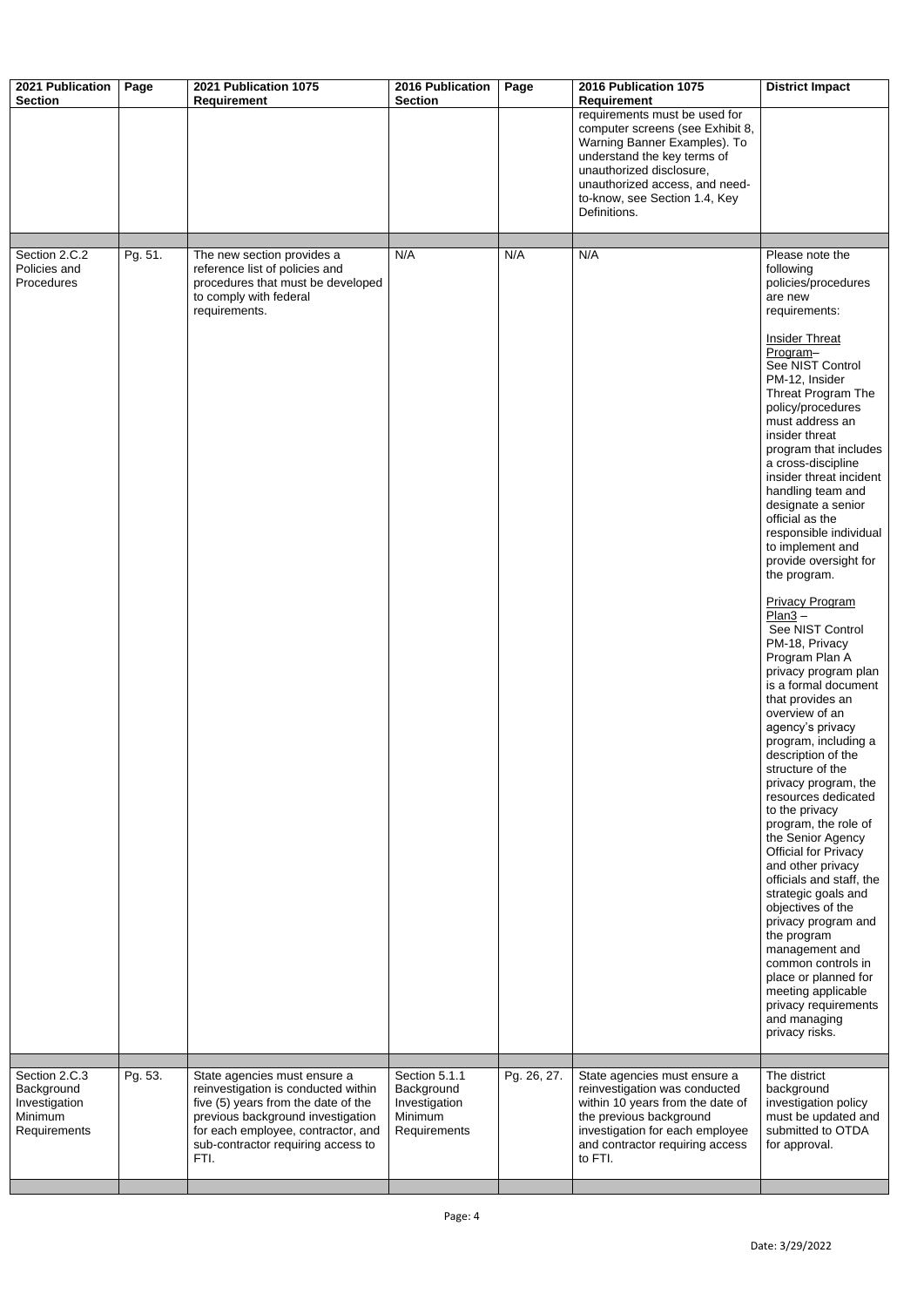Date: 3/29/2022

Personnel **Sanctions** 

| 2021 Publication                                                                | Page    | 2021 Publication 1075                                                                                                                                                                                                                                                                                                                                                                                                                                                                                                                                                                                                                                                                                                                                                                                                                                                                                                                                                                                                                                                                                                                                                                                                                                                                                                                         | <b>2016 Publication</b>                                                         | Page       | 2016 Publication 1075                                                                                                                                                                                                                                                                                                                                                                                                                                                                                                                                                                                                                                   | <b>District Impact</b>                                                                                   |
|---------------------------------------------------------------------------------|---------|-----------------------------------------------------------------------------------------------------------------------------------------------------------------------------------------------------------------------------------------------------------------------------------------------------------------------------------------------------------------------------------------------------------------------------------------------------------------------------------------------------------------------------------------------------------------------------------------------------------------------------------------------------------------------------------------------------------------------------------------------------------------------------------------------------------------------------------------------------------------------------------------------------------------------------------------------------------------------------------------------------------------------------------------------------------------------------------------------------------------------------------------------------------------------------------------------------------------------------------------------------------------------------------------------------------------------------------------------|---------------------------------------------------------------------------------|------------|---------------------------------------------------------------------------------------------------------------------------------------------------------------------------------------------------------------------------------------------------------------------------------------------------------------------------------------------------------------------------------------------------------------------------------------------------------------------------------------------------------------------------------------------------------------------------------------------------------------------------------------------------------|----------------------------------------------------------------------------------------------------------|
| <b>Section</b>                                                                  |         | <b>Requirement</b>                                                                                                                                                                                                                                                                                                                                                                                                                                                                                                                                                                                                                                                                                                                                                                                                                                                                                                                                                                                                                                                                                                                                                                                                                                                                                                                            | <b>Section</b>                                                                  |            | <b>Requirement</b>                                                                                                                                                                                                                                                                                                                                                                                                                                                                                                                                                                                                                                      |                                                                                                          |
| Section 2.C.3.1<br>Background<br>Investigation<br>Requirement<br>Implementation | Pg. 54. | Agencies must establish a written<br>background investigation policy<br>that conforms to the standards of<br>Section 2.C.3. Agencies must also<br>identify all employees, contractors,<br>and sub-contractors who currently<br>have access to FTI and have not<br>completed the required personnel<br>security screening and initiate a<br>background investigation that<br>meets these standards. Agencies<br>must initiate a background<br>investigation for all newly hired<br>employees, contractors, and sub-<br>contractors who will require access<br>to FTI to perform assigned duties.<br>All adjudications must be done by<br>the agency, or another state<br>agency delegated to perform, such<br>as an Office of Administration or<br>HR agency. Federal agencies that<br>completed a Moderate-Risk<br>Background Investigation (MBI) or<br>higher for individuals with access<br>to FTI, before the October 2014<br>implementation date of the FIS Tier<br>2 standard investigation, have met<br>the minimum standard and no<br>further investigation is needed so<br>long as reinvestigation is timely<br>scheduled. Individuals granted<br>access to FTI based on a National<br><b>Agency Check with Inquiries</b><br>(NACI) is not sufficient and a Tier 2<br>investigation must be initiated for<br>continued access to FTI. | Section 5.1.2<br>Implementing the<br>Background<br>Investigation<br>Requirement | Pg. 28.    | The requirements of Section<br>5.1.1 pertaining to initial and<br>periodic background<br>investigations for individuals<br>before authorizing access to FTI<br>is effective upon date of this<br>publication. Implementation of<br>the new standards, including the<br>development of written policies<br>and verification that all<br>individuals with access to FTI<br>have an appropriate level of<br>investigation and initiating new<br>required investigations to comply<br>with the requirement may occur<br>within one year.                                                                                                                    | The one-year<br>implementation<br>period has been<br>removed.                                            |
| Section 2.C.4.1<br>Personnel<br>Transfer                                        | Pg. 54. | When reassignments or transfers<br>of individuals are permanent or of<br>such extended durations certain<br>actions are warranted. Agencies<br>must define actions appropriate for<br>these types of reassignments or<br>transfers, whether permanent or<br>extended. Actions that may be<br>required for personnel transfers or<br>reassignments to other positions<br>within organizations include, for<br>example, returning old and issuing<br>new keys, identification cards, and<br>building passes; closing system<br>accounts and establishing new<br>accounts; changing system access<br>authorizations (i.e., privileges); and<br>access to official records to which<br>individuals had access at previous<br>work locations and in previous<br>system accounts. See NIST<br>Control PS-5, Personnel Transfer.                                                                                                                                                                                                                                                                                                                                                                                                                                                                                                                     | Section 9.3.13.5<br>Personnel<br>Transfer                                       | Pg. 89-90. | In the 2016 Publication 1075,<br>examples of actions that need to<br>be taken are not provided.<br>a. Review and confirm the<br>ongoing operational need for<br>current logical and physical<br>access authorizations to<br>information systems/facilities<br>when individuals are reassigned<br>or transferred to other positions<br>within the agency<br>b. Initiate transfer or<br>reassignment actions following<br>the formal transfer action.<br>c. Modify access authorizations<br>as needed to correspond with<br>any changes in operational need<br>due to reassignment or transfer.<br>d. Notify designated agency<br>personnel, as required. | Districts must review<br>and update existing<br>policies related to<br>personnel transfers<br>as needed. |
| 2.C.4.2                                                                         | Pg. 55. | Agencies must document in policy                                                                                                                                                                                                                                                                                                                                                                                                                                                                                                                                                                                                                                                                                                                                                                                                                                                                                                                                                                                                                                                                                                                                                                                                                                                                                                              | Section 9.3.13.8                                                                | Pg. 91.    | The agency must:                                                                                                                                                                                                                                                                                                                                                                                                                                                                                                                                                                                                                                        | Districts must now                                                                                       |

and procedure a formal sanctions process for individuals failing to comply with established information security policies and procedures. Agencies must notify designated agency personnel within 72 hours when a formal employee sanction process is initiated, identifying the individual sanctioned and any required administrative actions. See NIST Control PS-8, Personnel Sanctions. When the formal sanction is a proposed disciplinary or adverse action involving unauthorized access or disclosure

a. Employ a formal sanctions process for individuals failing to comply with established information security policies and procedures. b. Notify designated agency personnel when a formal employee sanctions process is initiated, identifying the individual sanctioned and the reason for the sanction. notify designated agency personnel within 72 hours when a formal employee sanction process is initiated and provide written notification to the designated person that the sanctions process has been initiated.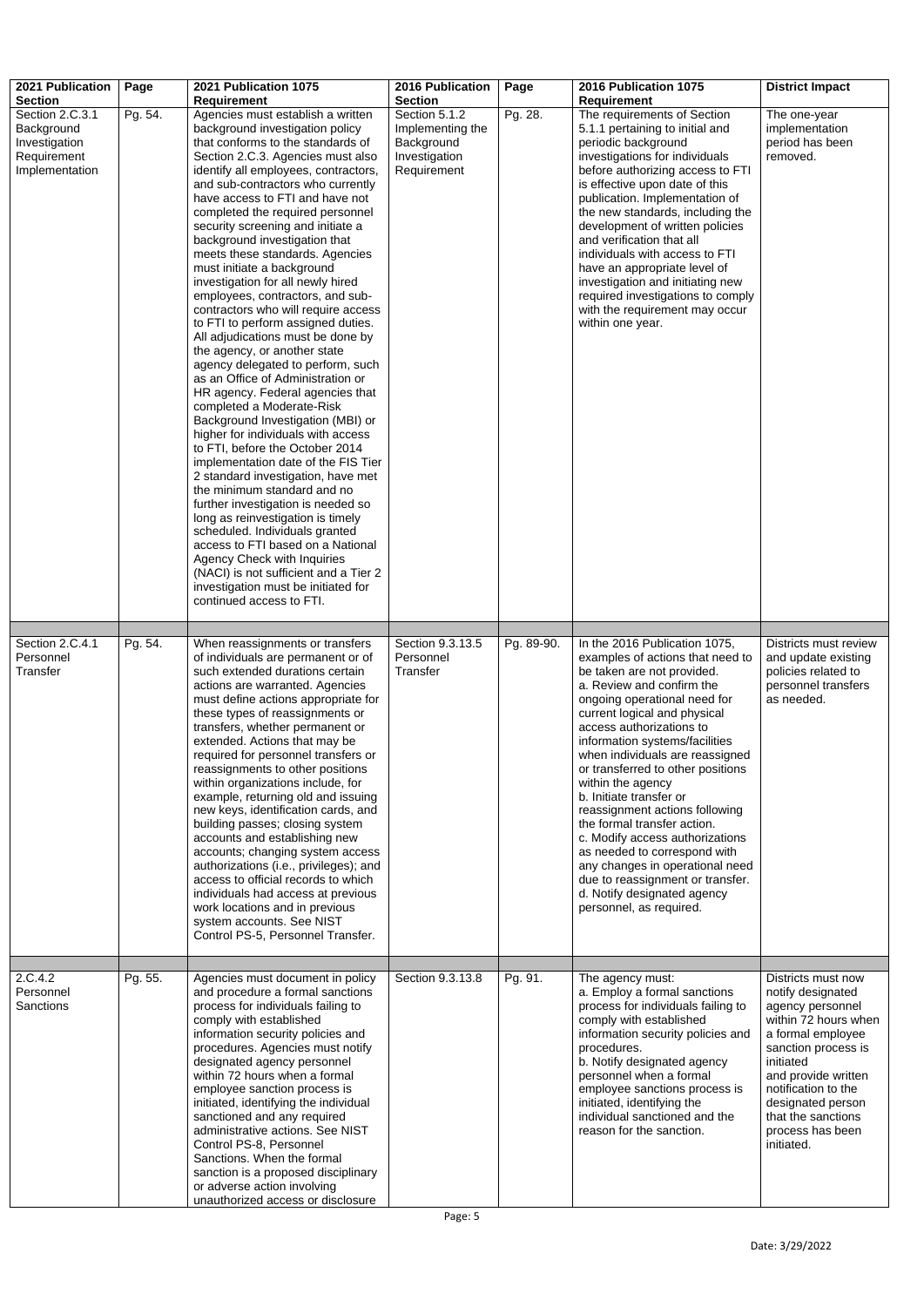| 2021 Publication<br><b>Section</b>          | Page    | 2021 Publication 1075<br><b>Requirement</b>                                                                                                                                                                                                                                                                                                                                                                                                                                                                                                                                                                                                                                                                                                                                                                                                                                                                                                                                                                                                                                                                                                                                                                                                                                                                                                                                    | <b>2016 Publication</b><br><b>Section</b> | Page    | 2016 Publication 1075<br><b>Requirement</b>                                                                                                                                                                                                                                                                                                                                                                                                                                                                                          | <b>District Impact</b>                                                                                                                                                 |
|---------------------------------------------|---------|--------------------------------------------------------------------------------------------------------------------------------------------------------------------------------------------------------------------------------------------------------------------------------------------------------------------------------------------------------------------------------------------------------------------------------------------------------------------------------------------------------------------------------------------------------------------------------------------------------------------------------------------------------------------------------------------------------------------------------------------------------------------------------------------------------------------------------------------------------------------------------------------------------------------------------------------------------------------------------------------------------------------------------------------------------------------------------------------------------------------------------------------------------------------------------------------------------------------------------------------------------------------------------------------------------------------------------------------------------------------------------|-------------------------------------------|---------|--------------------------------------------------------------------------------------------------------------------------------------------------------------------------------------------------------------------------------------------------------------------------------------------------------------------------------------------------------------------------------------------------------------------------------------------------------------------------------------------------------------------------------------|------------------------------------------------------------------------------------------------------------------------------------------------------------------------|
|                                             |         | of FTI, the agency must provide<br>written notification to the taxpayer<br>whose FTI was subject to<br>unauthorized access or disclosure.<br>The required written notification<br>must include the date the<br>unauthorized access or disclosure<br>of FTI occurred and the rights of<br>the taxpayer under IRC § 7431<br>(see Section 1.8.5, Incident<br>Response Notification to Impacted<br>Individuals).                                                                                                                                                                                                                                                                                                                                                                                                                                                                                                                                                                                                                                                                                                                                                                                                                                                                                                                                                                   |                                           |         |                                                                                                                                                                                                                                                                                                                                                                                                                                                                                                                                      |                                                                                                                                                                        |
| Section 2.C.4.3<br>Personnel<br>Termination | Pg. 55. | In personnel termination situations,<br>certain actions are required. Timely<br>execution of termination actions is<br>essential for individuals terminated<br>for cause. In certain situations,<br>agencies must consider disabling<br>the system accounts of individuals<br>that are being terminated before<br>the individuals are notified. Exit<br>interviews ensure that terminated<br>individuals understand the security<br>constraints imposed by being<br>former employees and that proper<br>accountability is achieved for<br>system-related property. The<br>system-related property includes,<br>for example, hardware<br>authentication tokens, system<br>administration technical manuals,<br>keys, identification cards, and                                                                                                                                                                                                                                                                                                                                                                                                                                                                                                                                                                                                                                  | Section 9.3.13.4<br>Termination           | Pg. 90. | The agency, upon termination of<br>individual employment must:<br>a. Disable information system<br>access<br>b. Terminate/revoke any<br>authenticators/credentials<br>associated with the individual<br>c. Conduct exit interviews, as<br>needed<br>d. Retrieve all security-related<br>agency information system-<br>related property<br>e. Retain access to agency<br>information and information<br>systems formerly controlled by<br>the terminated individual<br>f. Notify agency personnel upon<br>termination of the employee | Exit interviews are<br>now required to<br>ensure that<br>terminated<br>individuals<br>understand the<br>security constraints<br>imposed by being a<br>former employee. |
|                                             |         | building passes. See NIST Control<br>PS-4, Personnel Termination.                                                                                                                                                                                                                                                                                                                                                                                                                                                                                                                                                                                                                                                                                                                                                                                                                                                                                                                                                                                                                                                                                                                                                                                                                                                                                                              |                                           |         |                                                                                                                                                                                                                                                                                                                                                                                                                                                                                                                                      |                                                                                                                                                                        |
| Section 2.C.7<br>Offshore<br>Operations     | Pg. 57. | FTI cannot be accessed by agency<br>employees, agents,<br>representatives, contractors, or<br>subcontractors located outside of<br>the legal jurisdictional boundary of<br>the United States (outside of the<br>United States, its territories,<br>embassies, or military<br>installations). FTI must not be<br>received, processed, stored,<br>accessed, or transmitted to (IT)<br>systems located offshore nor may<br>FTI be sent offshore for disposal.<br>Systems containing FTI must be<br>located, operated, and maintained<br>by personnel physically located<br>within the United States (this<br>prohibits foreign remote<br>maintenance, foreign call centers,<br>help desks, and the like) and<br>should follow Publication 1075<br>requirements including the<br><b>Background Investigation</b><br>Requirements in Section 2.C.3.<br>Some agencies may need their<br>employees to travel internationally<br>for business purposes. As such,<br>agencies must develop procedures<br>to follow during foreign travel.<br>When agency employees travel<br>abroad, they must not:<br>• Bring IT equipment containing<br>stored FTI (e.g., laptop computers,<br>tablets, phones, removable media);<br>or<br>• Access agency systems that<br>receive, process, store, protect<br>and/or transmit FTI.<br>During international travel,<br>batteries of agency-managed or | N/A                                       | N/A     | N/A                                                                                                                                                                                                                                                                                                                                                                                                                                                                                                                                  | N/A                                                                                                                                                                    |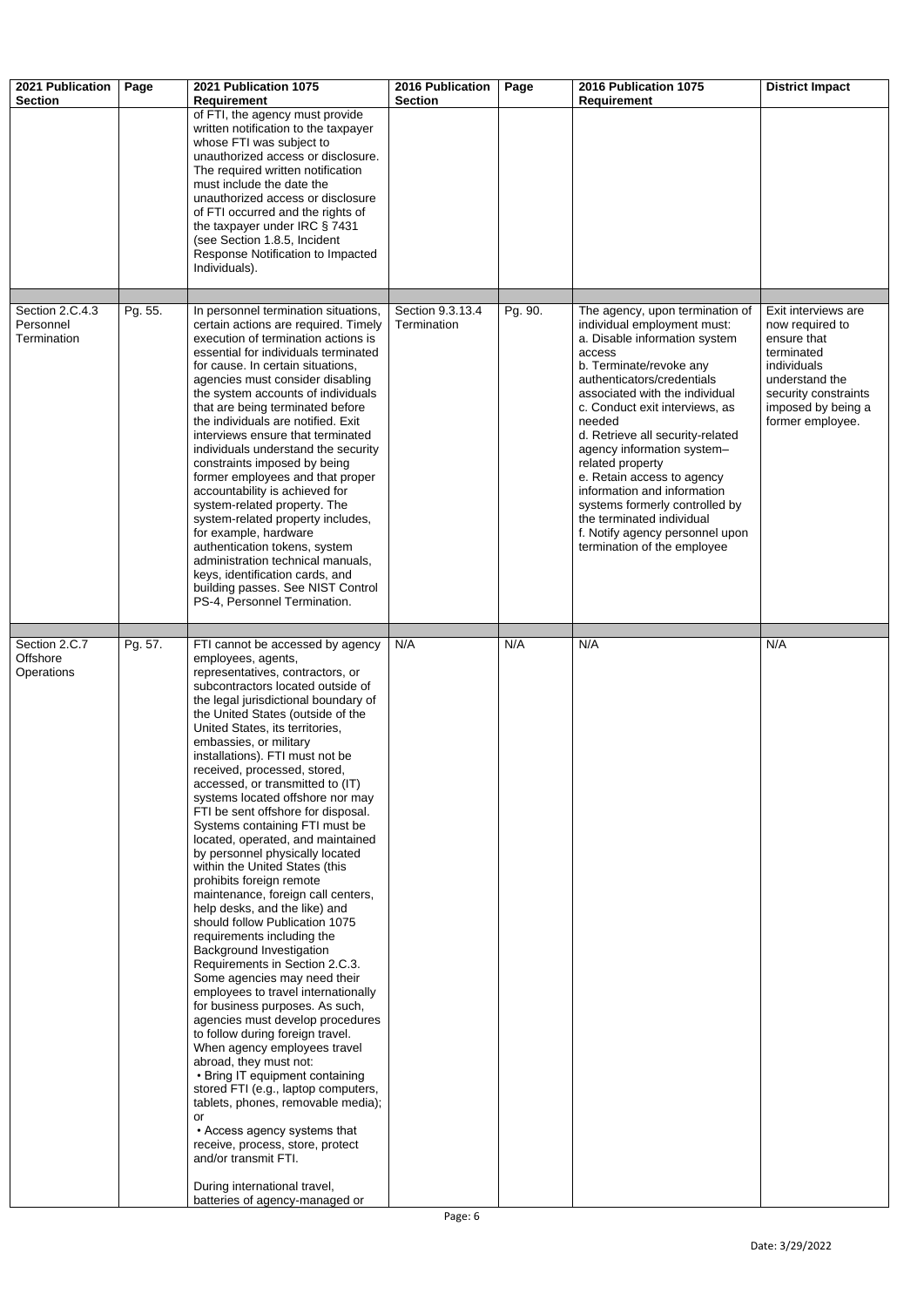| 2021 Publication                                      | Page       | 2021 Publication 1075                                                                                                                                                                                                                                                                                                                                                                                                                                                                                                                                                                                                                                                                                                                                                                                                                                                                                                                                                                                                                                                                                                                                                                                                                                                                                                                                                                                                                                                                                                                                                                                                                                                                                                                                                                                                                                                               | <b>2016 Publication</b>                         | Page       | 2016 Publication 1075                                                                                                                                                                                                                                                                                                                                                                                                                                                                                                                                                                                                                                                                                                                                                                                                                                                                                                                                                                                                                                                                                                                                                                                                                                                                                                                                                                                                                                                                                                                                                                                                                                                                                                                                                                    | <b>District Impact</b>                                                                                                                                                                                                                                                                                                                                                                      |
|-------------------------------------------------------|------------|-------------------------------------------------------------------------------------------------------------------------------------------------------------------------------------------------------------------------------------------------------------------------------------------------------------------------------------------------------------------------------------------------------------------------------------------------------------------------------------------------------------------------------------------------------------------------------------------------------------------------------------------------------------------------------------------------------------------------------------------------------------------------------------------------------------------------------------------------------------------------------------------------------------------------------------------------------------------------------------------------------------------------------------------------------------------------------------------------------------------------------------------------------------------------------------------------------------------------------------------------------------------------------------------------------------------------------------------------------------------------------------------------------------------------------------------------------------------------------------------------------------------------------------------------------------------------------------------------------------------------------------------------------------------------------------------------------------------------------------------------------------------------------------------------------------------------------------------------------------------------------------|-------------------------------------------------|------------|------------------------------------------------------------------------------------------------------------------------------------------------------------------------------------------------------------------------------------------------------------------------------------------------------------------------------------------------------------------------------------------------------------------------------------------------------------------------------------------------------------------------------------------------------------------------------------------------------------------------------------------------------------------------------------------------------------------------------------------------------------------------------------------------------------------------------------------------------------------------------------------------------------------------------------------------------------------------------------------------------------------------------------------------------------------------------------------------------------------------------------------------------------------------------------------------------------------------------------------------------------------------------------------------------------------------------------------------------------------------------------------------------------------------------------------------------------------------------------------------------------------------------------------------------------------------------------------------------------------------------------------------------------------------------------------------------------------------------------------------------------------------------------------|---------------------------------------------------------------------------------------------------------------------------------------------------------------------------------------------------------------------------------------------------------------------------------------------------------------------------------------------------------------------------------------------|
| <b>Section</b>                                        |            | <b>Requirement</b><br>Bring Your Own Device (BYOD)<br>mobile devices and laptops must<br>be removed from battery-powered<br>mobile devices and stored<br>separately from the device when<br>left unattended. SIM cards must be<br>removed and stored separately<br>from devices that employ them<br>when entering non-U.S. customs.<br>Once agency employees return<br>from abroad, agencies need to<br>ensure the continued security of<br>networks where FTI resides.<br>Agencies must sanitize all devices<br>taken abroad before allowing them<br>to connect to their trusted network.<br>Additionally, agencies must disable<br>wireless connectivity options until<br>devices have been sanitized and<br>may wish to provide additional<br>security training for employees<br>traveling abroad.                                                                                                                                                                                                                                                                                                                                                                                                                                                                                                                                                                                                                                                                                                                                                                                                                                                                                                                                                                                                                                                                               | <b>Section</b>                                  |            | <b>Requirement</b>                                                                                                                                                                                                                                                                                                                                                                                                                                                                                                                                                                                                                                                                                                                                                                                                                                                                                                                                                                                                                                                                                                                                                                                                                                                                                                                                                                                                                                                                                                                                                                                                                                                                                                                                                                       |                                                                                                                                                                                                                                                                                                                                                                                             |
| Section 2.C.9<br>Service Level<br>Agreements<br>(SLA) | Pg. 58-59. | Agencies using support functions,<br>including, but not limited to,<br>consolidated data centers, shared<br>print facilities, and disaster<br>recovery sites, must implement<br>appropriate controls to ensure the<br>protection of FTI. This includes a<br>service level agreement (SLA)<br>between the agency authorized to<br>receive FTI and support functions.<br>The SLA must cover the following:<br>• The agency with authority to<br>receive FTI is responsible for<br>ensuring the protection of all FTI<br>received. The state support<br>function shares responsibility for<br>safeguarding FTI.<br>• The Exhibit 7 language must be<br>included in the SLA between the<br>recipient agency and support<br>functions and in all contracts<br>involving contractors or sub-<br>contractors hired by the state<br>support function.<br>• The SLA provides written<br>notification to the state support<br>function's management that they<br>are bound by the provisions of<br>Publication 1075, relative to<br>protecting all FTI within their<br>possession or control.<br>• The SLA shall detail the IRS's<br>right to inspect state support<br>function facilities and operations<br>receiving, processing, storing,<br>accessing, protecting and/or<br>transmitting FTI under this<br>agreement to assess compliance<br>with requirements defined in IRS<br>Publication 1075. The SLA shall<br>specify that IRS's right of<br>inspection includes the use of<br>manual and/or automated scanning<br>tools to perform compliance and<br>vulnerability assessments of<br>information technology (IT) assets<br>that access, store, process or<br>transmit FTI.<br>• The SLA shall detail the state<br>support function's responsibilities<br>to address corrective action<br>recommendations to resolve<br>findings of noncompliance<br>identified by IRS inspections. | Section 5.4.2.2<br>Consolidated<br>Data Centers | Pg. 32-33. | Agencies using consolidated<br>data centers must implement<br>appropriate controls to ensure<br>the protection of FTI, including a<br>service level agreement (SLA)<br>between the agency authorized<br>to receive FTI and the<br>consolidated data center. The<br>SLA must cover the following:<br>• The agency with authority to<br>receive FTI is responsible for<br>ensuring the protection of all FTI<br>received. The consolidated data<br>center shares responsibility for<br>safeguarding FTI.<br>• The SLA provides written<br>notification to the consolidated<br>data center management that<br>they are bound by the provisions<br>of Publication 1075, relative to<br>protecting all FTI within their<br>possession or control.<br>• The SLA shall detail the IRS'<br>right to inspect consolidated<br>data center facilities and<br>operations accessing, receiving,<br>storing, or processing FTI under<br>this agreement to assess<br>compliance with requirements<br>defined in IRS Publication 1075.<br>The SLA shall specify that IRS'<br>right of inspection includes the<br>use of manual and/or automated<br>scanning tools to perform<br>compliance and vulnerability<br>assessments of information<br>technology (IT) assets that<br>access, store, process or<br>transmit FTI.<br>• The SLA shall detail the<br>consolidated data center's<br>responsibilities to address<br>corrective action<br>recommendations to resolve<br>findings of noncompliance<br>identified by IRS inspections.<br>• The agency will conduct an<br>internal inspection of the<br>consolidated data center every<br>18 months, as described in<br>Section 6.4, Internal Inspections.<br>Multiple agencies sharing a<br>consolidated data center may<br>partner together to conduct a | The IRS changed the<br>name of this section<br>from Consolidated<br>Data Centers to<br>Service Level<br>Agreements (SLA). In<br>addition, this now<br>includes shared print<br>facilities and disaster<br>recovery sites. The<br>IRS now requires a<br>formal sanction<br>process for<br>individuals covered<br>by the SLA for failure<br>to comply with FTI<br>policies and<br>procedures. |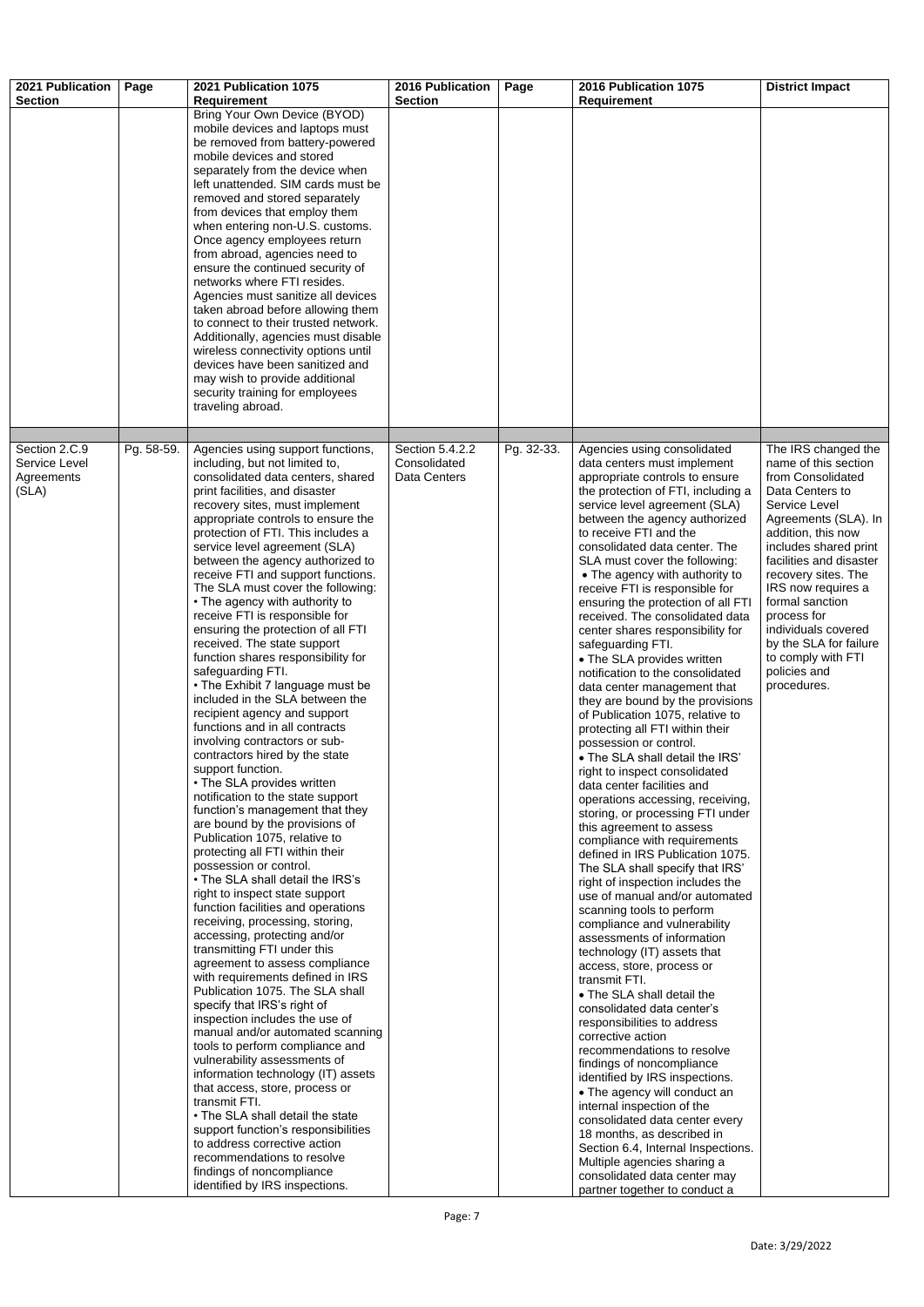| 2021 Publication<br><b>Section</b> | Page | 2021 Publication 1075<br><b>Requirement</b>                                 | 2016 Publication<br><b>Section</b> | Page | 2016 Publication 1075<br><b>Requirement</b>                         | <b>District Impact</b> |
|------------------------------------|------|-----------------------------------------------------------------------------|------------------------------------|------|---------------------------------------------------------------------|------------------------|
|                                    |      | • The agency will conduct an                                                |                                    |      | single, comprehensive internal                                      |                        |
|                                    |      | internal inspection of the state<br>support function every 18 months,       |                                    |      | inspection. However, care must<br>be taken to ensure agency         |                        |
|                                    |      | as described in Section 2.D.3,                                              |                                    |      | representatives do not gain                                         |                        |
|                                    |      | Internal Inspections. Multiple                                              |                                    |      | unauthorized access to other                                        |                        |
|                                    |      | agencies sharing a state support<br>function such as a consolidated         |                                    |      | agencies' FTI during the internal<br>inspection.                    |                        |
|                                    |      | data center may partner together to                                         |                                    |      | • The employees from the                                            |                        |
|                                    |      | conduct a single, comprehensive                                             |                                    |      | consolidated data center with                                       |                        |
|                                    |      | internal inspection. However, care                                          |                                    |      | access to or use of FTI,                                            |                        |
|                                    |      | must be taken to ensure agency<br>representatives do not gain               |                                    |      | including system administrators                                     |                        |
|                                    |      | unauthorized access to other                                                |                                    |      | and programmers, must:<br>1. Meet the background check              |                        |
|                                    |      | agencies' FTI during the internal                                           |                                    |      | requirements defined in IRS                                         |                        |
|                                    |      | inspection.                                                                 |                                    |      | Publication 1075 and                                                |                        |
|                                    |      | • The employees from the state<br>support function with access to or        |                                    |      | 2. Prior to initial access to or use<br>of FTI, as well as annually |                        |
|                                    |      | use of FTI, including system                                                |                                    |      | thereafter, receive disclosure                                      |                        |
|                                    |      | administrators and programmers,                                             |                                    |      | awareness training and sign a                                       |                        |
|                                    |      | must:                                                                       |                                    |      | confidentiality statement. These                                    |                        |
|                                    |      | 1. Meet the background check<br>requirements defined in                     |                                    |      | provisions also extend to any<br>contractors hired by the           |                        |
|                                    |      | Background Investigation Minimum                                            |                                    |      | consolidated data center that                                       |                        |
|                                    |      | Requirements and                                                            |                                    |      | have authorized access to or                                        |                        |
|                                    |      | 2. Receive disclosure awareness<br>training and sign a confidentiality      |                                    |      | use of FTI.                                                         |                        |
|                                    |      | statement, prior to initial access to                                       |                                    |      | • The specific data breach<br>incident reporting procedures for     |                        |
|                                    |      | or use of FTI, as well as annually                                          |                                    |      | all consolidated data center                                        |                        |
|                                    |      | thereafter. These provisions also                                           |                                    |      | employees and contractors must                                      |                        |
|                                    |      | extend to any contractors or<br>subcontractors hired by the state           |                                    |      | be covered. The required<br>disclosure awareness training           |                        |
|                                    |      | support function that have                                                  |                                    |      | must include a review of these                                      |                        |
|                                    |      | authorized access to or use of FTI.                                         |                                    |      | procedures.                                                         |                        |
|                                    |      | • The specific data breach incident<br>reporting procedures for all state   |                                    |      | • The Exhibit 7 language must                                       |                        |
|                                    |      | support function employees,                                                 |                                    |      | be included in the contract<br>between the recipient agency         |                        |
|                                    |      | contractors, and sub-contractors                                            |                                    |      | and the consolidated data                                           |                        |
|                                    |      | must be covered. The required                                               |                                    |      | center, including all contracts                                     |                        |
|                                    |      | disclosure awareness training must<br>include a review of these             |                                    |      | involving contractors hired by<br>the consolidated data center.     |                        |
|                                    |      | procedures.                                                                 |                                    |      | • Responsibilities must be                                          |                        |
|                                    |      | • Responsibilities must be identified                                       |                                    |      | identified for coordination of the                                  |                        |
|                                    |      | for coordination of the 45-day<br>notification of the use of                |                                    |      | 45-day notification of the use of                                   |                        |
|                                    |      | contractors or sub-contractors with                                         |                                    |      | contractors or subcontractors<br>with access to FTI.                |                        |
|                                    |      | access to FTI.                                                              |                                    |      | Generally, consolidated data                                        |                        |
|                                    |      | • Require a formal sanction<br>process for individuals covered by           |                                    |      | centers are either operated by a                                    |                        |
|                                    |      | the SLA for failing to comply with                                          |                                    |      | separate state agency (e.g.,<br>Department of Information           |                        |
|                                    |      | established FTI security policies                                           |                                    |      | Services) or by a private                                           |                        |
|                                    |      | and procedures. Notification of                                             |                                    |      | contractor. If an agency is                                         |                        |
|                                    |      | designated agency personnel is<br>required within 72 hours when the         |                                    |      | considering transitioning to                                        |                        |
|                                    |      | formal sanction is a proposed                                               |                                    |      | either a state-owned or private<br>vendor consolidated data center, |                        |
|                                    |      | disciplinary or adverse action                                              |                                    |      | the Office of Safeguards strongly                                   |                        |
|                                    |      | involving unauthorized access or<br>disclosure of FTI and must include      |                                    |      | suggests the agency submit a                                        |                        |
|                                    |      | the date the unauthorized access                                            |                                    |      | request for discussions with<br>Safeguards as early as possible     |                        |
|                                    |      | or disclosure of FTI occurred.                                              |                                    |      | in the decision making or                                           |                        |
|                                    |      | Generally, consolidated data<br>centers are operated either by a            |                                    |      | implementation planning                                             |                        |
|                                    |      | separate state agency (e.g.,                                                |                                    |      | process. The purpose of these<br>discussions is to ensure the       |                        |
|                                    |      | Department of Information                                                   |                                    |      | agency remains compliant with                                       |                        |
|                                    |      | Services) or by a private contractor                                        |                                    |      | safeguarding requirements                                           |                        |
|                                    |      | or sub-contractor. If an agency is<br>considering transitioning to either a |                                    |      | during the transition to the<br>consolidated data center.           |                        |
|                                    |      | state-owned or private vendor                                               |                                    |      |                                                                     |                        |
|                                    |      | consolidated data center, the                                               |                                    |      |                                                                     |                        |
|                                    |      | Office of Safeguards strongly<br>suggests the agency submit a               |                                    |      |                                                                     |                        |
|                                    |      | request for discussions with                                                |                                    |      |                                                                     |                        |
|                                    |      | Safeguards as early as possible in                                          |                                    |      |                                                                     |                        |
|                                    |      | the decision making or<br>implementation planning process.                  |                                    |      |                                                                     |                        |
|                                    |      | The purpose of these discussions                                            |                                    |      |                                                                     |                        |
|                                    |      | is to ensure the agency remains                                             |                                    |      |                                                                     |                        |
|                                    |      | compliant with safeguarding                                                 |                                    |      |                                                                     |                        |
|                                    |      | requirements during the transition<br>to the consolidated data center.      |                                    |      |                                                                     |                        |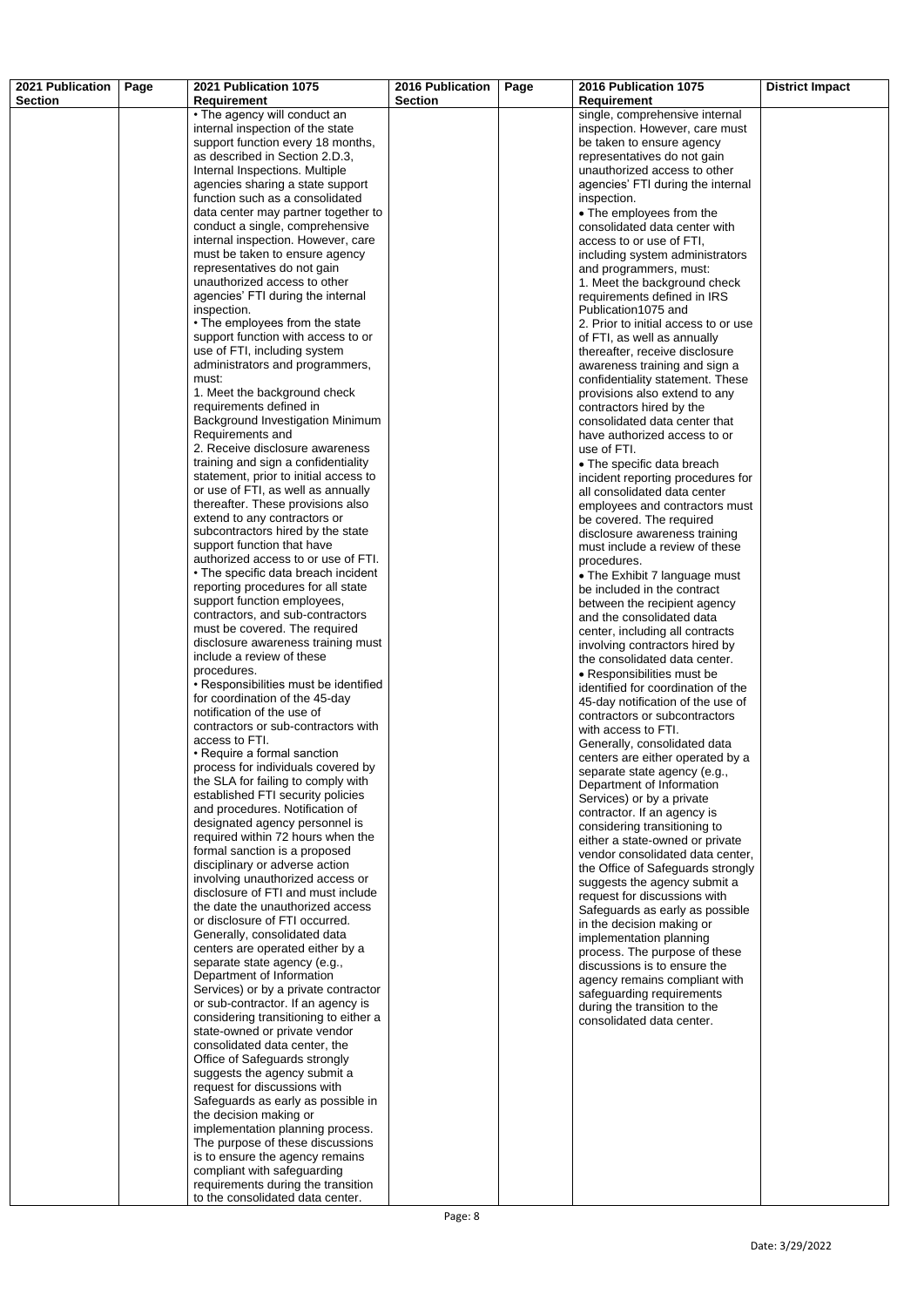| 2021 Publication<br><b>Section</b>                                                      | Page       | 2021 Publication 1075<br><b>Requirement</b>                                                                                                                                                                                                                                                                                                                                                                                                                                                                                                                                                                                                                                                                                                                                                                                                                                                                                                                                                                                                                                                                                                                                                                                                                                                                                                                                                                                                                       | 2016 Publication<br><b>Section</b>                                                 | Page     | 2016 Publication 1075<br><b>Requirement</b>                                                                                                                                                                                                                                                                                                                                                                                                                                                                                                                                                                                                                                                                                                                                                                                                                                                                                                                                                                                                                                                                                                                                                                                                                                                                                                  | <b>District Impact</b>                                                                                                                                                                                                                                                                                                               |
|-----------------------------------------------------------------------------------------|------------|-------------------------------------------------------------------------------------------------------------------------------------------------------------------------------------------------------------------------------------------------------------------------------------------------------------------------------------------------------------------------------------------------------------------------------------------------------------------------------------------------------------------------------------------------------------------------------------------------------------------------------------------------------------------------------------------------------------------------------------------------------------------------------------------------------------------------------------------------------------------------------------------------------------------------------------------------------------------------------------------------------------------------------------------------------------------------------------------------------------------------------------------------------------------------------------------------------------------------------------------------------------------------------------------------------------------------------------------------------------------------------------------------------------------------------------------------------------------|------------------------------------------------------------------------------------|----------|----------------------------------------------------------------------------------------------------------------------------------------------------------------------------------------------------------------------------------------------------------------------------------------------------------------------------------------------------------------------------------------------------------------------------------------------------------------------------------------------------------------------------------------------------------------------------------------------------------------------------------------------------------------------------------------------------------------------------------------------------------------------------------------------------------------------------------------------------------------------------------------------------------------------------------------------------------------------------------------------------------------------------------------------------------------------------------------------------------------------------------------------------------------------------------------------------------------------------------------------------------------------------------------------------------------------------------------------|--------------------------------------------------------------------------------------------------------------------------------------------------------------------------------------------------------------------------------------------------------------------------------------------------------------------------------------|
|                                                                                         |            |                                                                                                                                                                                                                                                                                                                                                                                                                                                                                                                                                                                                                                                                                                                                                                                                                                                                                                                                                                                                                                                                                                                                                                                                                                                                                                                                                                                                                                                                   |                                                                                    |          |                                                                                                                                                                                                                                                                                                                                                                                                                                                                                                                                                                                                                                                                                                                                                                                                                                                                                                                                                                                                                                                                                                                                                                                                                                                                                                                                              |                                                                                                                                                                                                                                                                                                                                      |
| Section 2.F.4<br>Other<br>Precautions                                                   | Pg. 79-80. | FTI must never be disclosed to an<br>agency's agents, contractors, or<br>sub-contractors during disposal<br>without legal authorization and<br>destruction must be witnessed by<br>an agency employee. The<br>Department of Justice, state tax<br>agencies, and SSA may be<br>exempted from the requirement of<br>having agency personnel witness<br>destruction by a contractor or sub-<br>contractor. If a contractor or sub-<br>contractor is used:<br>• The contract must contain<br>safeguard language in Exhibit 7a<br>and 7b, Safeguarding Contract<br>Language as appropriate to the<br>contract to ensure the protection of<br>FTI.<br>• Destruction of FTI must be<br>certified by the contractor or sub-<br>contractor when not witnessed by<br>an agency employee.<br>• It is recommended that the<br>agency periodically observe the<br>process to ensure compliance with<br>the security of FTI until it reaches a<br>non-disclosable state and that an<br>approved destruction method is<br>utilized. If the agency has legal<br>authority to disclose FTI to a<br>disposal contractor or sub-<br>contractor and chooses one that is<br>National Association for<br>Information Destruction (NAID)<br>certified, the agency will not be 79<br>required to complete an internal<br>inspection every 18 months of that<br>facility. However, the agency must<br>annually validate and maintain the<br>most recent copy of the NAID<br>certification. | Section 8.4 Other<br>Precautions                                                   | Pg. 54   | FTI must never be disclosed to<br>an agency's agents or<br>contractors during disposal<br>without legal authorization and<br>destruction must be witnessed<br>by an agency employee. The<br>Department of Justice, state tax<br>agencies, and SSA may be<br>exempted from the requirement<br>of having agency personnel<br>witness destruction by a<br>contractor. If a contractor is<br>used:<br>• The contract must contain<br>safeguard language in Exhibit 7,<br><b>Safeguarding Contract</b><br>Language as appropriate to the<br>contract to ensure the protection<br>of FTI.<br>• Destruction of FTI must be<br>certified by the contractor when<br>not witnessed by an agency<br>employee.<br>• It is recommended that the<br>agency periodically observe the<br>process to ensure compliance<br>with security of FTI until it<br>reaches a non-disclosable state<br>and that an approved<br>destruction method is utilized.<br>• If the agency has legal<br>authority to disclose FTI to a<br>disposal contractor and chooses<br>one that is National Association<br>for Information Destruction<br>(NAID) certified, the agency will<br>not be required to complete an<br>internal inspection every 18<br>months of that facility. However,<br>it must maintain a copy of, and<br>periodically validate the NAID<br>certification. | The district is<br>required to annually<br>confirm that a valid<br><b>NAID</b> certification<br>exists for any<br>destruction or<br>disposal contractor.                                                                                                                                                                             |
| Section 3.3.5<br>Multi-Function<br>Devices (MFDs)<br>and High-Volume<br><b>Printers</b> | Pg. 85.    | If the agency determines FTI is not<br>permitted to be printed, a written<br>policy must be established and<br>distributed to:<br>a. Prohibit FTI from being printed<br>b. Clearly state the actions that will<br>be taken if FTI is inadvertently<br>printed<br>If the agency determines FTI is<br>permitted to be printed, a written<br>policy must be established and<br>distributed to:<br>a. Prohibit printing FTI to printers<br>outside of the agency's internal<br>network.<br>b. Ensure printed FTI is sent only<br>to authorized printers (e.g.,<br>multifunction devices, standalone<br>printers, high-volume printers)<br>c. Require adequate labeling and<br>protection of all printed FTI<br>Additionally, the agency must<br>ensure MFDs and HVPs are<br>configured securely and included in<br>the agency's FTI inventory.                                                                                                                                                                                                                                                                                                                                                                                                                                                                                                                                                                                                                        | Section 9.4.9<br>Multi-Functional<br>Devices and<br>High-Volume<br><b>Printers</b> | Pg. 112. | To use FTI in a multi-functional<br>device (MFD) or High-Volume<br>Printer, the agency must meet<br>the following requirements:<br>a. The agency should have a<br>current security policy in place<br>for secure configuration and<br>operation of the MFD or High-<br><b>Volume Printer</b><br>b. Least functionality controls<br>that must be in place that<br>include disabling all unneeded<br>network protocols, services, and<br>assigning a dedicated static IP<br>address to the MFD or High-<br><b>Volume Printer</b><br>c. Strong security controls<br>should be incorporated into the<br>MFD or High-Volume Printer<br>management and administration<br>d. Access enforcement controls<br>must be configured correctly,<br>including access controls for file<br>shares, administrator and non-<br>administrator privileges, and<br>document retention functions<br>e. MFDs or High-Volume<br>Printers should be locked with a<br>mechanism to prevent physical<br>access to the hard disk<br>f. Firmware should be up to date<br>with the most current firmware                                                                                                                                                                                                                                                                  | The district must<br>determine if the<br>printing of FTI will be<br>allowed. If the district<br>opts to print FTI, then<br>a written policy must<br>be established.<br>Printing must be<br>restricted to the<br>internal network only.<br>Each county's<br>architecture may be<br>different, please<br>consult your IT<br>resources. |